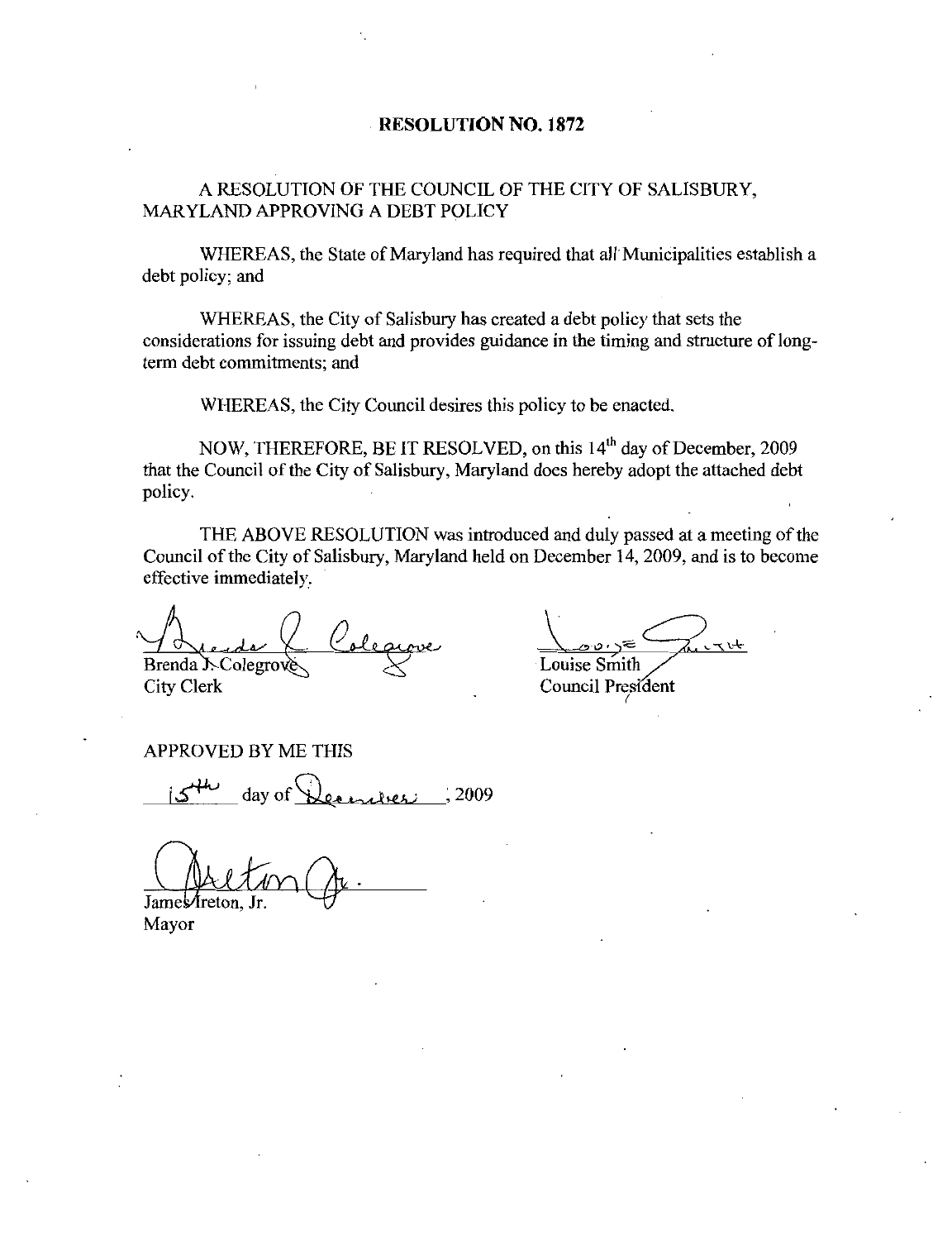#### **City of Salisbury**

# Memo

| To: | John R. Pick, City Administrator                            |
|-----|-------------------------------------------------------------|
|     | <b>From:</b> Pamela B. Oland, Director of Internal Services |
|     | <b>Date:</b> November 9, 2009                               |
|     | <b>Re:</b> Debt Policy<br>٠                                 |

At the August 3 2009 City Council work session the Council discussed the State of Re: Debt Policy<br>
Maryland's new requirement that each municipality adopt a debt policy. At that meeting it<br>
Maryland's new requirement that each municipality adopt a debt policy. At that meeting it<br>
was decided that to mee was decided that to meet the requirement the City would submit our current Charter sections dealing with debt as our debt policy and continue our discussion on overall financial policies. The deadline for submission of the policy was October 1, 2009. The City submitted its<br>Charter Sections SC7-45 to SC7-48 dealing with debt by the deadline. Since that time, the Maryland's new requirement that each municipality adopt a debt policy. At that meeting it was decided that to meet the requirement, the City would submit our current Charter sectio dealing with debt as our debt policy and At the August 3, 2009 City Council work session, the Council discussed the State of Maryland's new requirement that each municipality adopt a debt policy. At that meeting it was decided that to meet the requirement, the Ci charter sections as a formal debt policy. The State has provided an extension until January 1, 2010 for submission of the debt policy.

Since the State has provided an extension the administration decided to not only bring forward the Charter section, but to also include some additional debt policy requirements.

Subsequently, at the November 16, 2009 work session, a revised debt policy was discussed with the Council and a consensus was reached to bring the policy forward to a regular Council meeting with some modifications. The attached policy reflects the modifications requested at this work session.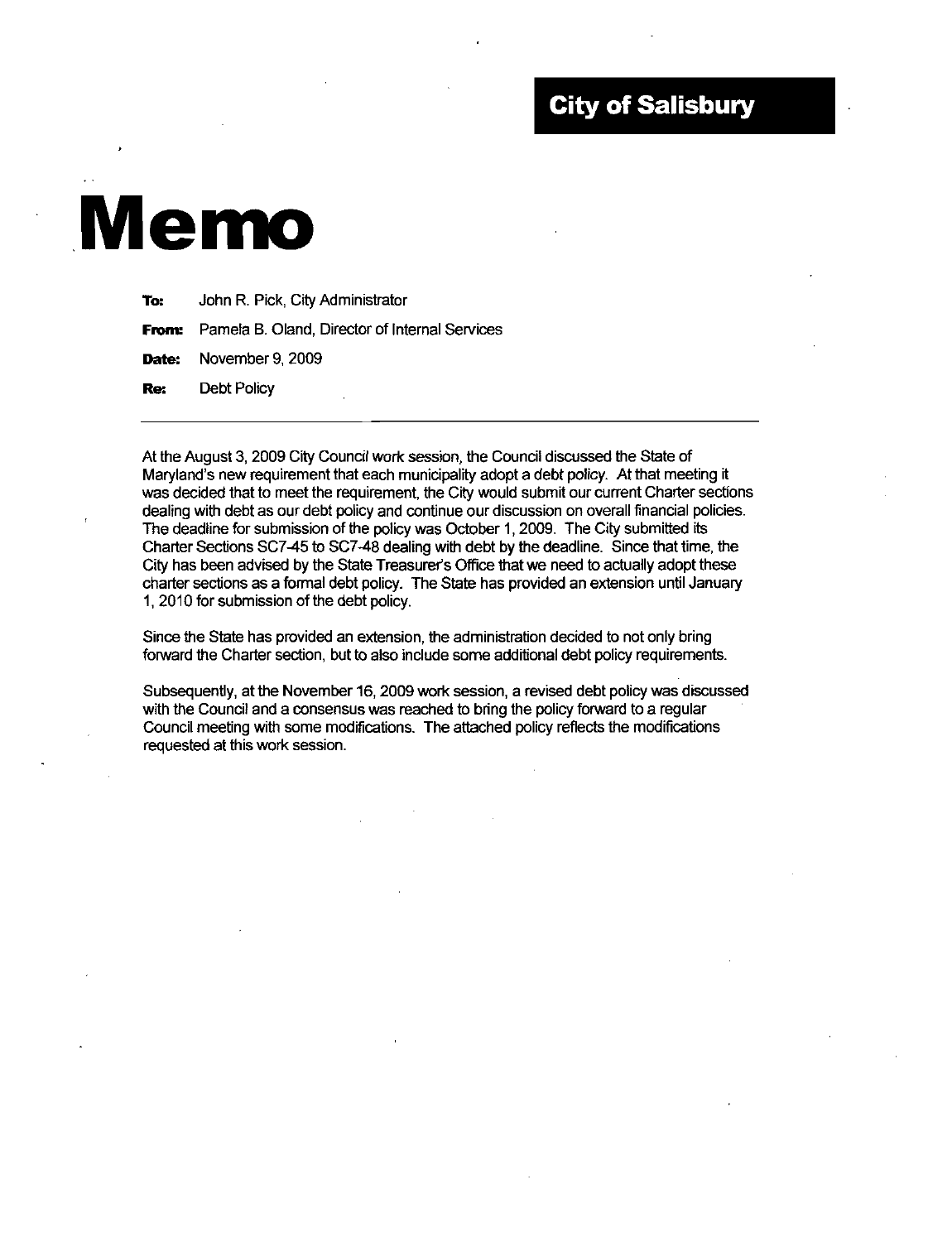#### City of Salisbury Debt Policy

The State of Maryland has required that Municipalities establish debt management policies The City recognizes that it may need to enter into long term financial obligations to meet the demands of providing a high quality and level of government services to our community. The following long-term debt policy sets the considerations for issuing debt and provides guidance in the timing and structuring of long term debt commitments by the City

#### General Debt Information

The attached sections of the City Charter (SC 7-45 through SC7-48) form the basis of the City's debt policy. (See attachment A for Charter sections)

#### Additional policy information

- 1 Debt issuance is an acceptable method of financing infrastructure and public facility projects within the City; however, this financial mechanism should only be used if current revenues cannot cover the costs.
	- 2. The City's debt management shall conform to all other budgeting and financial reporting policies where applicable. All debt issuance shall comply with the Federal, State, and City Charter requirements.
	- 3. The City will not use long-term borrowing to finance current operations or normal maintenance Normal maintenance does not extend the useful life of an asset
	- 4 The term of any debt issue shall not exceed the useful life of the assets being acquired by the debt issue. The City intends the average maturity of general obligation bonds to be at or below 20 years
	- 5. As of the effective date of adoption of these policy guidelines, the City of Salisbury has no outstanding variable rate indebtedness, nor has it entered into obligation bonds to be at or below 20 years.<br>As of the effective date of adoption of these policy guidelines, the City of<br>Salisbury has no outstanding variable rate indebtedness, nor has it entered into<br>any municipal deriv
	- 6 The Director of Internal Services along with the City Administrator and with the assistance of other finance professionals when necessary (e.g., bond counsel, a financial advisor, etc.) oversees and coordinates the timing, issuance process and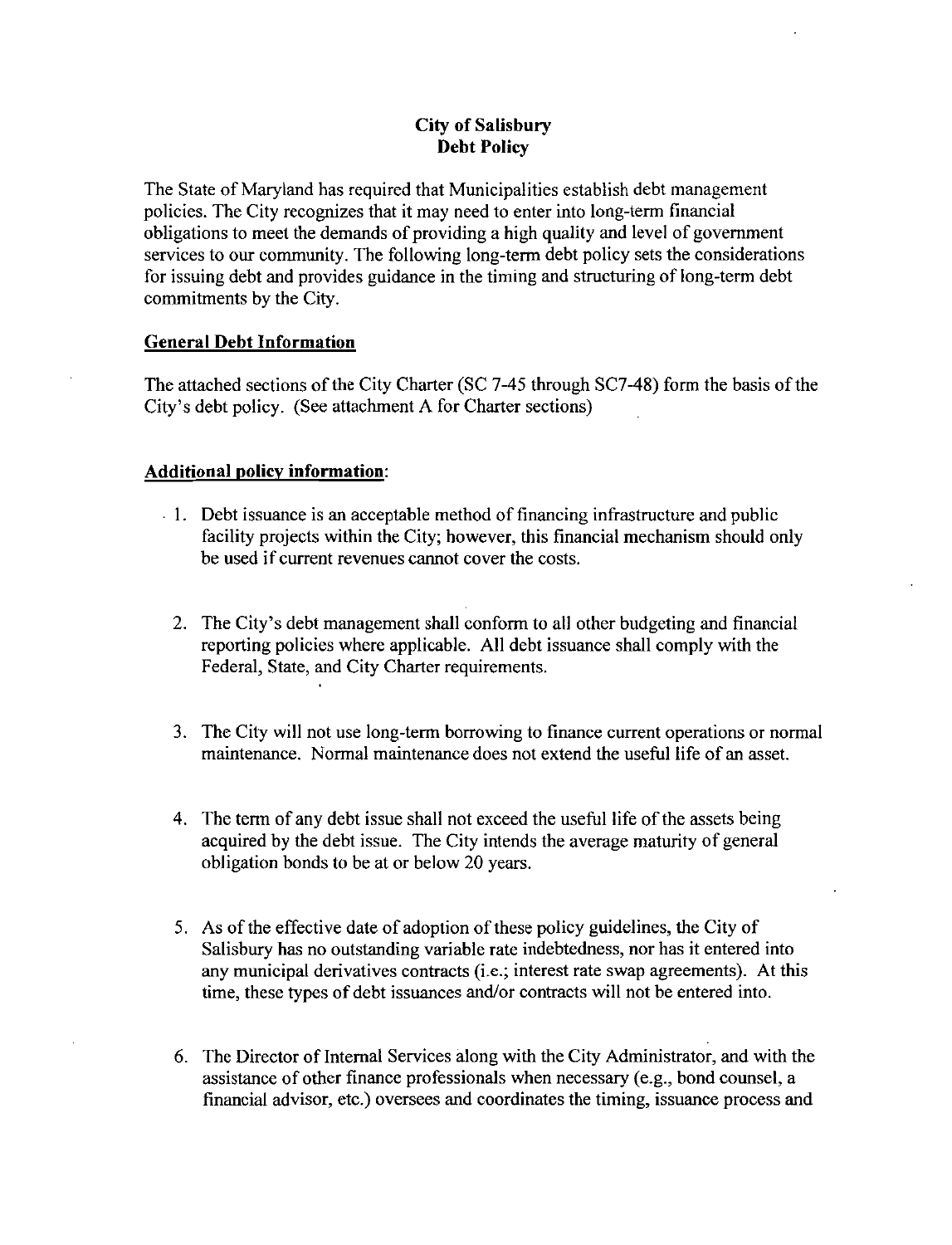marketing of the City's borrowing and capital funding activities required in support of its financing and capital improvement plans.

- 7. Accompanying each debt issue will be an assessment of the City's capacity to repay the debt. The assessment will address the effects on the current operating budget, commitments to future operations, maintenance costs and will also identify reliable debt retirement sources
- 8. In order to maintain the ability to borrow funds for emergency purposes, the City will not borrow funds if such borrowing is within 10% of the City's legal debt mazgin except in emergencies when authorized by the City Council
- 9. General Obligation Debt payments for the General Fund shall not exceed 10% of General Fund operating expenditures.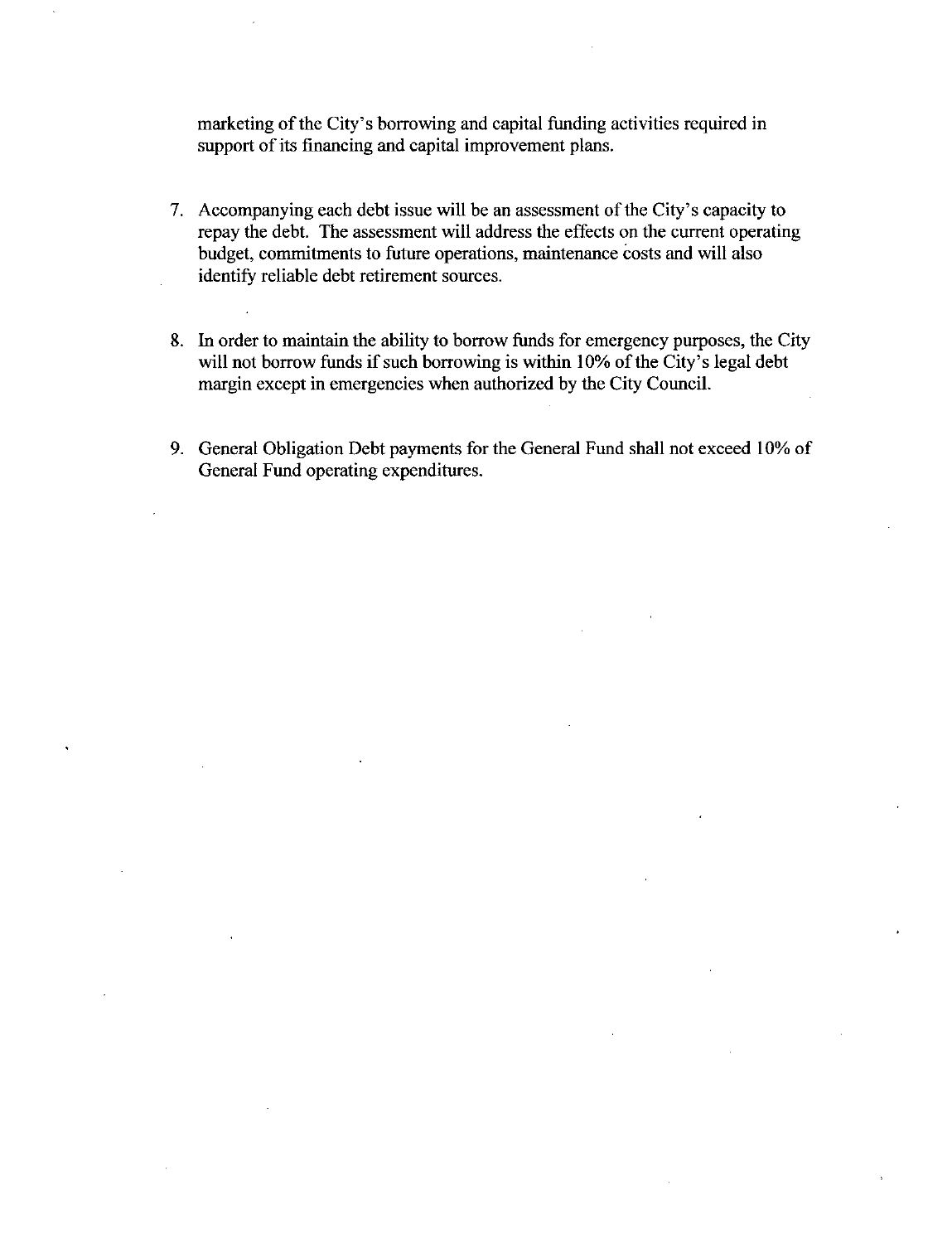#### Attachment A

## $\S SC7-45.$  Public debt.<br>A. General of

General obligation debt. The City of Salisbury shall have the power to borrow money for any proper public purpose and to evidence such borrowing by the issuance and sale of its general obligation bonds, notes or other evidences of indebtedness

B. Economic/industrial development debt. The City of Salisbury shall also have the power to borrow money for the encouragement of economic or industrial development and expansion in the City of Salisbury and its immediate environs by providing plants or necessary facilities therefor, which is hereby declared to be an essential public and governmental purpose and necessazy for the general welfare of the City, and to evidence such borrowing by the issuance and sale of its bonds, notes or other evidences of indebtedness secured by the revenues derived from the particular project, undertaking or property in connection with which such obligations were authorized and issued and or amortgage thereon, or by a pledge of the both of the City, needs of our evidences of indebtedness secured by the revenues derived from the particular project, undertaking or property in connection with which issued and/or a mortgage thereon, or by a pledge of the both of the City's full faith and credit and such revenues and/or mortgage.<br>C. Other revenue debt. The City of Salisbury shall also have the power to

Other revenue debt. The City of Salisbury shall also have the power to borrow money for the purpose of financing or refinancing other public purpose revenue producing projects and to evidence such borrowing by the issuance and sale of its revenue bonds, notes or other evidences of indebtedness, including for the purpose of providing by way of illustration and not in limitation parking recreational or water sewer or other utility projects, facilities or systems. Such revenue obligations may be made payable, both as to principal and interest, solely from the income, rentals, proceeds, revenues and funds of the City derived from the particular project, undertaking, facility, system or property in connection with which such obligations were authorized and issued, except that the payment of such obligations, both as to principal and interest, may be further secured by apledge of any part or all of any special assessments upon property in a limited and determinable area connected or associated with or specially benefited by the particular project, undertaking, facility, system or property and/or by a mortgage of all or any part of such particular project, undertaking, facility, system, or property.

D. Documentation. In connection with the issuance of any obligations contemplated by this Section  $SC7-45$ , the City may enter into any indenture, trust agreement, loan agreement, mortgage, deed of trust, lease, letter of credit agreement, line of credit agreement standby bond purchase agreement or other similar instrument and any other instruments customarily utilized in connection with financings of <sup>a</sup> similar nature, and the City may make therein such covenants and commitments as may be required by any purchaser for the adequate security of such obligations

Authority not exclusive. The City may issue and sell bonds, notes and other evidences of indebtedness contemplated by this Section SC7-45 in accordance with the provisions of Section SC7-46 or as otherwise provided in accordance with applicable Maryland public general or public local law. The authority provided by this Section SC7-<sup>45</sup> shall be considered additional and supplemental to any other borrowing authority granted to the City by Maryland public general or public local law and the City may authorize, issue and secure any such debt in conformity with this Charter or any other applicable Maryland law, including (without limitation) the Maryland Economic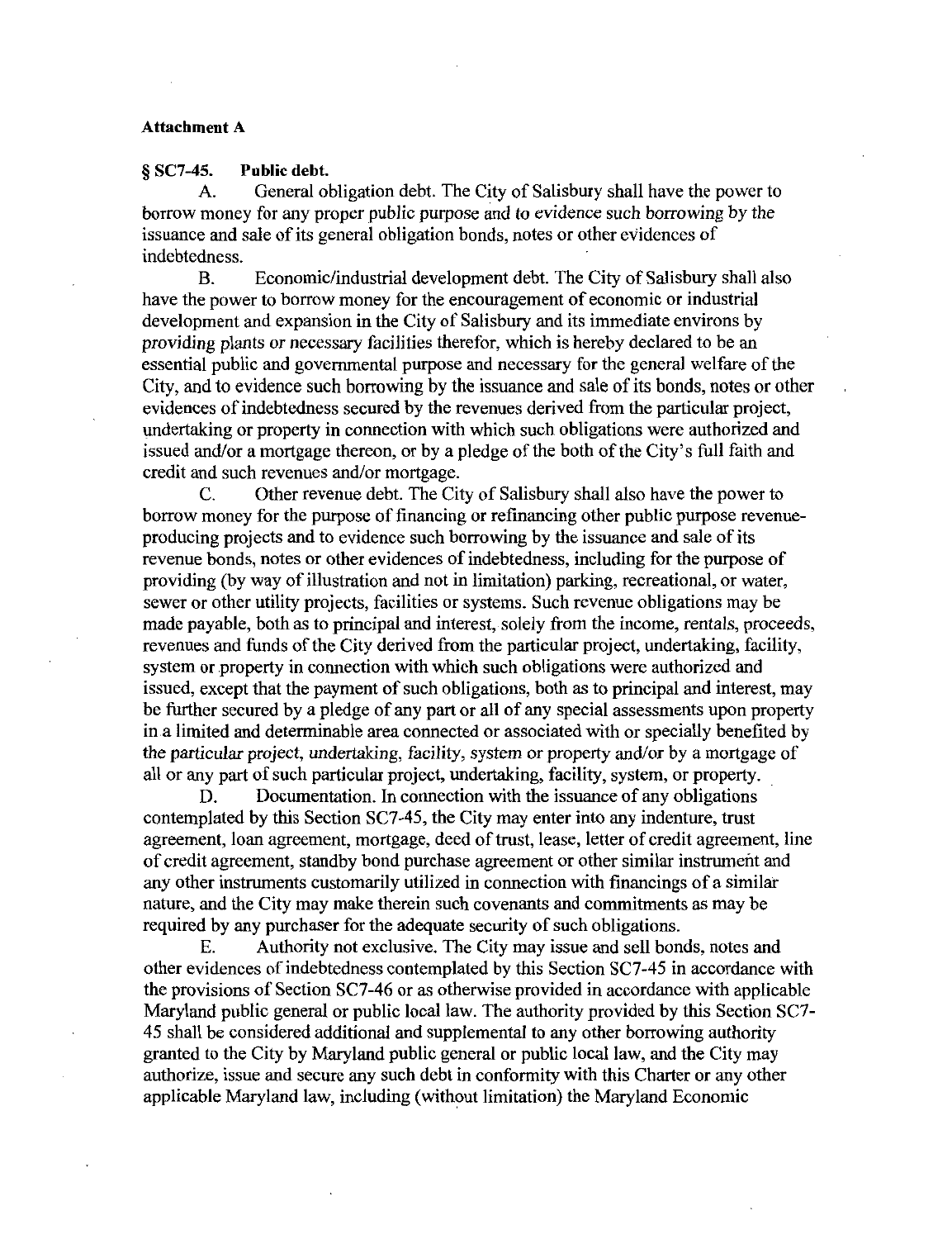Development Revenue Bond Act or the provisions of Section 12 of Article 31 of the Development Revenue Bond Act or the provisions of Section 12 of Article 31 of the<br>Annotated Code of Maryland, as amended. [Repealed and reenacted 5-9-05 by Res. No. 1246

## § SC7-46. Procedure.<br>A. Approva

Approval. All bonds, notes or other evidences of indebtedness issued under the provisions of this Charter (unless authorized and issued in accordance with other applicable Maryland law) shall be authorized by an ordinance that shall contain:  $(1)$ a statement of the maximum principal amount of such obligations to be issued;  $(2)$  a statement of the purpose or purposes for which the proceeds of such obligations are to be expended;  $(3)$  a pledge of the security for such obligations or provisions for the making of such pledge by resolution; and  $(4)$  a requirement that prior to the issuance of any such  $\frac{1}{2}$ obligations the Council shall adopt a resolution in accordance with the provisions of this subsection A. Prior to issuing any such obligations, the Council shall adopt a resolution containing, determining or providing for the determination of, or approving or providing for the approval of  $(1)$  the designation, date of issue, denomination or denominations, form or forms and tenor of such obligations; (2) the rate or rates of interest payable on such obligations (which may be fixed or variable or may be determined by a method approved or provided for); (3) the date or dates and amounts of maturity; (4) the manner of selling such obligations, which may be either at public or private sale, for such price or prices as may be determined to be in the best interest of the City;  $(5)$  any desired provisions relating to the redemption of such obligations prior to maturity (which may be at a premium);  $(6)$  any documents pursuant to which such obligations are to be issued or secured; and (7) such other provisions regarding the terms, conditions, issuance, sale, delivery and security of and for such obligations as the Council may determine necessary or desirable By resolution the Council may delegate to a specified official orofficials the authority to approve any matters or make any determinations contemplated by this Section SC7-46. A resolution adopted pursuant to this subsection A may be introduced and adopted at a single session of the Council, may not be petitioned to referendum and shall become effective immediately upon adoption or upon the date specified in such resolution

B. Form. Bonds, notes or other evidences of indebtedness may be either coupon or registered bonds. From January 1, 1952, all such obligations, except for obligations with final maturities of five  $(5)$  years or less, shall have serial maturities, or have the benefit of a sinking fund sufficient to retire the issue at market. They shall be issued in such denominations at such rate or rates of interest and for such period of time as the Council may decide

C. Signature. All bonds, notes or other evidences of indebtedness shall be signed by the Mayor, the seal of the city attached thereto and attested by the City Clerk, except that the Mayor's signature and said seal may be facsimiles engraved or printed or reproduced by other mechanical process; provided that with respect to any obligations which are required to be manually signed by a Trustee, issuing agent, fiscal agent, registrar or other agent or custodian, the signature of the City Clerk may also be a facsimile engraved or printed or reproduced by other mechanical process.<br>D. Delivery, When signed and attested, the bonds, notes or other

Delivery. When signed and attested, the bonds, notes or other evidences of indebtedness shall be delivered to the Director of Internal Services who shall be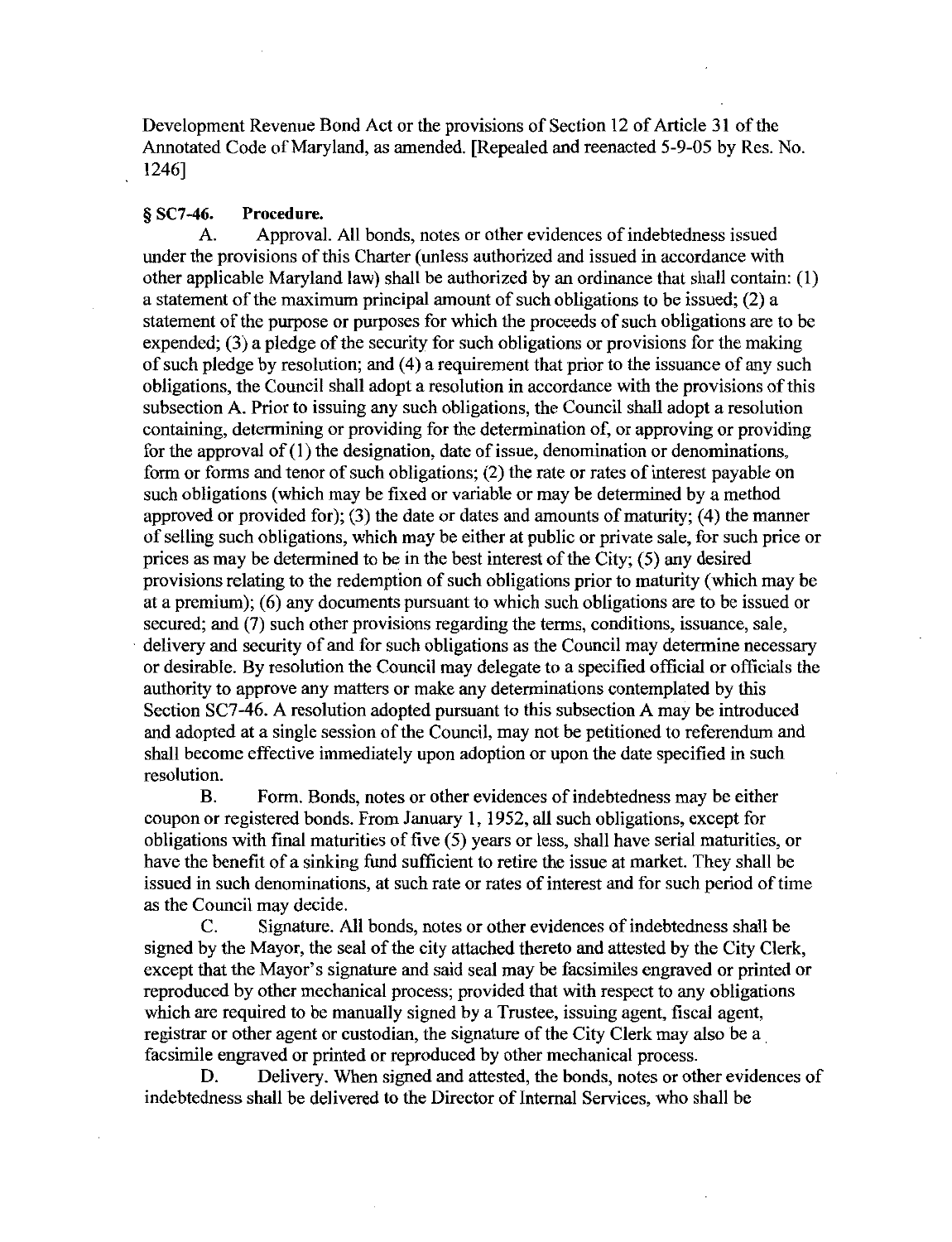responsible for their safekeeping until sold; provided that the Council may appoint a Trustee, bond registrar, paying agent or other custodian to act in place of the Director of Internal Services for purposes of this section.

E. Sale. As determined by or provided for in the authorizing resolution, the bonds, notes or other evidences of indebtedness may be issued and sold:  $(1)$  by private (negotiated) sale without advertisement or solicitation of competitive bids or by the solicitation of competitive bids at public sale after publication or dissemination of notice of the sale which competitive bids maybe delivered by electronic or facsimile means or by any other commercially reasonable manner), and any notice of sale may be published solely in summary form twice in a newspaper of general circulation in the City and/or in a generally recognized financial journal such as The Bond Buyer, with the first insertion to be not less than 10 days prior to the date of sale, or any notice of sale may be disseminated solely in electronic form and/or in any other commercially reasonable manner;  $(2)$  for a price or prices that may be at, above or below the par value of such obligations;  $(3)$  at a rate or rates of interest that may be fixed or variable or may be determined by other method approved or provided for; and (4) for either cash or other valuable consideration

F. Funds. Proceeds from the sale of all bonds, notes or other evidences of indebtedness shall be kept by the Director of Internal Services under such rules and regulations as the Council may prescribe, unless the Council by resolution shall designate some other custodian.

G. Issue. The Council may regulate the issuing or sale of bonds, notes or other evidences of indebtedness in any manner not contrary to this Charter.<br>H. Other laws. No provision or limitation contained in this Cha

Other laws. No provision or limitation contained in this Charter shall apply to or affect the issuance and sale of bonds, notes or other evidences of indebtedness by the city pursuant to the provisions of Article 43, titled "Health," of the Annotated Code of the Public General Laws of Maryland (1957 Edition), or any amendments thereto, Section 12 of Article 31, titled "Issuance of bond anticipation notes," of the Annotated Code of Maryland, as amended, Sections 14-101 through 14-109, inclusive, of Article 41, titled "Maryland Economic Development Revenue Bond Act," of the Annotated Code of Maryland, as amended, or any other applicable public general or public local law providing borrowing authority to the City, except as otherwise expressly provided in this Charter

I. Previous issues. All bonds, notes or other evidences of indebtedness issued by the City pursuant to Charter Sections SC7-45 or SC7-46 prior to the effective date of this Charter, as amended to date, and all ordinances and resolutions passed concerning them, are hereby declared to be valid, legal and binding and of full force and effect as if set forth herein.  $[1959 \text{ Code}, \text{sec. } 382, 1951, \text{ch. } 534, \text{sec. } 101; 1953, \text{ch. } 713, \text{sec. } 101(h)]$ by the City pursuant to Charter Sections SC7-45 or SC7-46 prior to the effective date of this Charter, as amended to date, and all ordinances and resolutions passed concerning them, are hereby declared to be valid, legal a this Charter, as amended to date, and all ordinances and resolutions passed concernit<br>them, are hereby declared to be valid, legal and binding and of full force and effect as<br>et forth herein. [1959 Code, sec. 382. 1951, c them, are hereby declared to be valid, legal and binding and of full force and effect as if set forth herein. [1959 Code, sec. 382. 1951, ch. 534, sec. 101; 1953, ch. 713, sec. 101(h) [Amended 10-24-55 by Ord. No. 734; 3-1006 by Res. No. 1395; Renumbered 1-11-99 by Res. No. 629]<br>10-06 by Res. No. 1395; Renumbered 1-11-99 by Res. No. 629] (\*); 3-14-66 by Res. No. 76\*\*\*; 1-11-88 by Res. No. 3<br>06 by Res. No. 1395; Renumbered 1-11-99 by Res. No<br>Editor's Note: For the preamble to Res. No. 10, adopted 3-26-62, see § SC7-46.<br>Editor's Note: The preamble to Res. N 10-06 by Res. No. 1395; Renumbered 1-11-99 by Res. No. 629]<br>
\* Editor's Note: For the preamble to Res. No. 10, adopted 3-26-62, see § SC7-46.<br>
\*\* Editor's Note: The preamble to Res. No. 60, adopted 8-23-65, was as follows

 $\ddot{x}$ 

<sup>&</sup>quot;WHEREAS, under Section 101(1) of the City's Charter relating to payment, effect, terms, conditions, security etc., of revenue bonds, no specific provision is made, in the establishment of security for such revenue bonds, for the assignment and pledge of rental rates, rental fees, charges or other revenues received by the City from parking facilities (including, but not limited to, curb meter collections); and